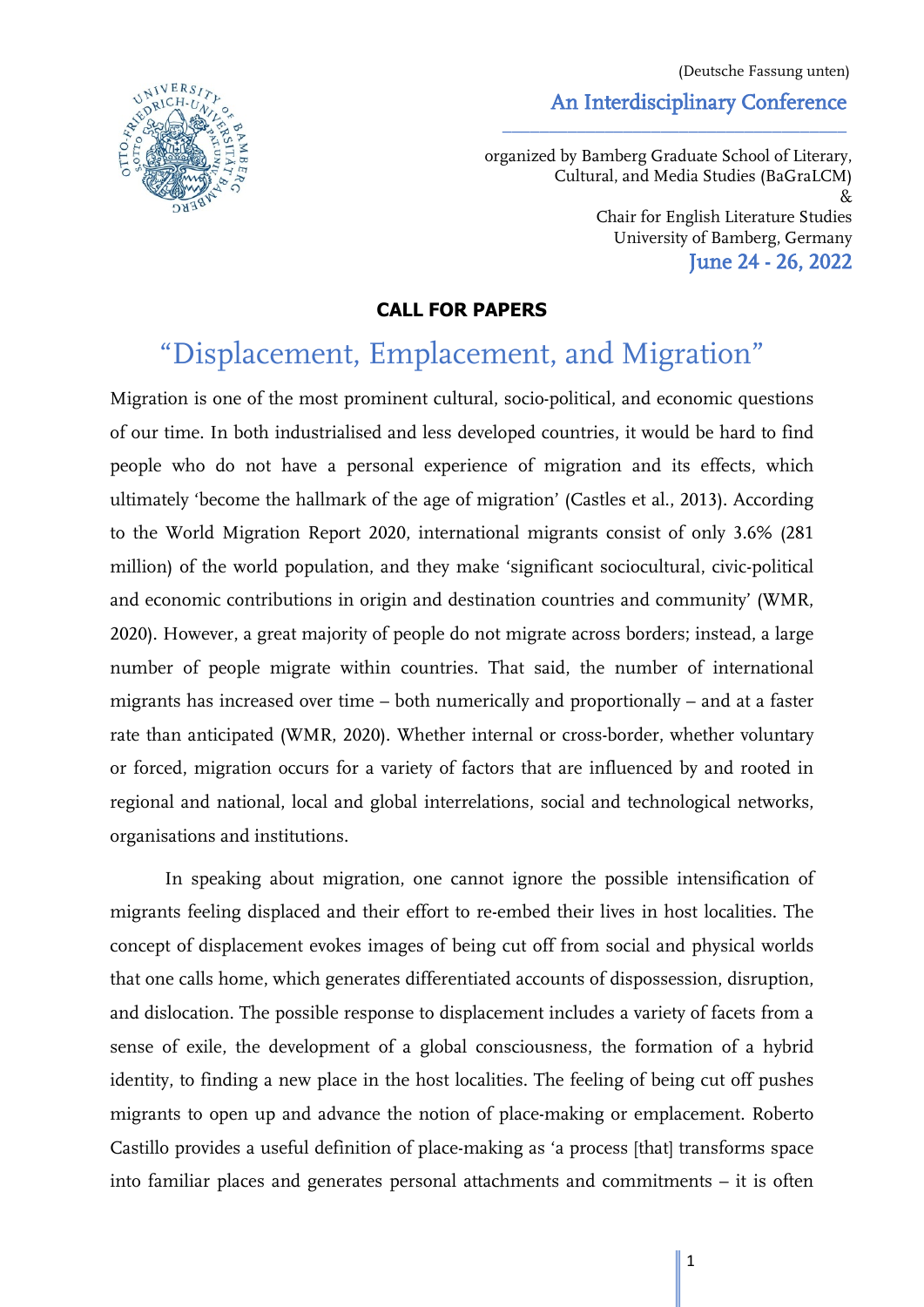used as a survival strategy and as a tool to unveil opportunities in a new place' (Castillo, 2014). Thus, everyday place-making or emplacement is material and practical, resulting in migrants leaving traces in the places they cross. Emplacement, therefore, is a placemaking practice where migrants repeatedly tell stories about their former homes, maintain connections to imaginary or real places of belonging, and reorganise the new homes into common categories.

In the academic sphere, creative analyses of all immigrant narratives are primarily associated with integration, pluralism and hybridity; however, they miss acknowledging that these narratives are laden with instances of suffering, tragedy, and feelings of alienation and loss. Moreover, these analyses address the issues of Multiculturalism and often tend to emphasise its failure by frequently citing security issues without addressing the weaknesses of the state policies. This conference seeks to discuss the various dimensions within migration studies by acknowledging the intertwined relationship between displacement, migration, and emplacement. Based on a literary and culturally induced understanding of the phenomenon, it advocates migration narratives as sites of resistance and resilience. Despite the fictional aspects of migration literature, it is also an illustration of a given society's socio-historical values and culture. Therefore, this conference also wants to understand the social, political, and historical impact of displacement, emplacement and migration from an interdisciplinary perspective.

We are particularly interested in discussions on how different theoretical, analytical, and methodological approaches to the literary, cultural, and socio-political representation of displacement and emplacement shape popular perceptions about migration.

Possible areas for contributions include but are certainly not limited to:

- 1. How do displacement and emplacement inform our understanding of migration and the migrant journey?
- 2. How does displacement problematise the migrant experience?
- 3. To what extent are migrant lives made possible, lived, and contested in the context of permanent or temporal emplacement?
- 4. What function do class, ethnicity, religion, language, and nationality play in the migrant experience?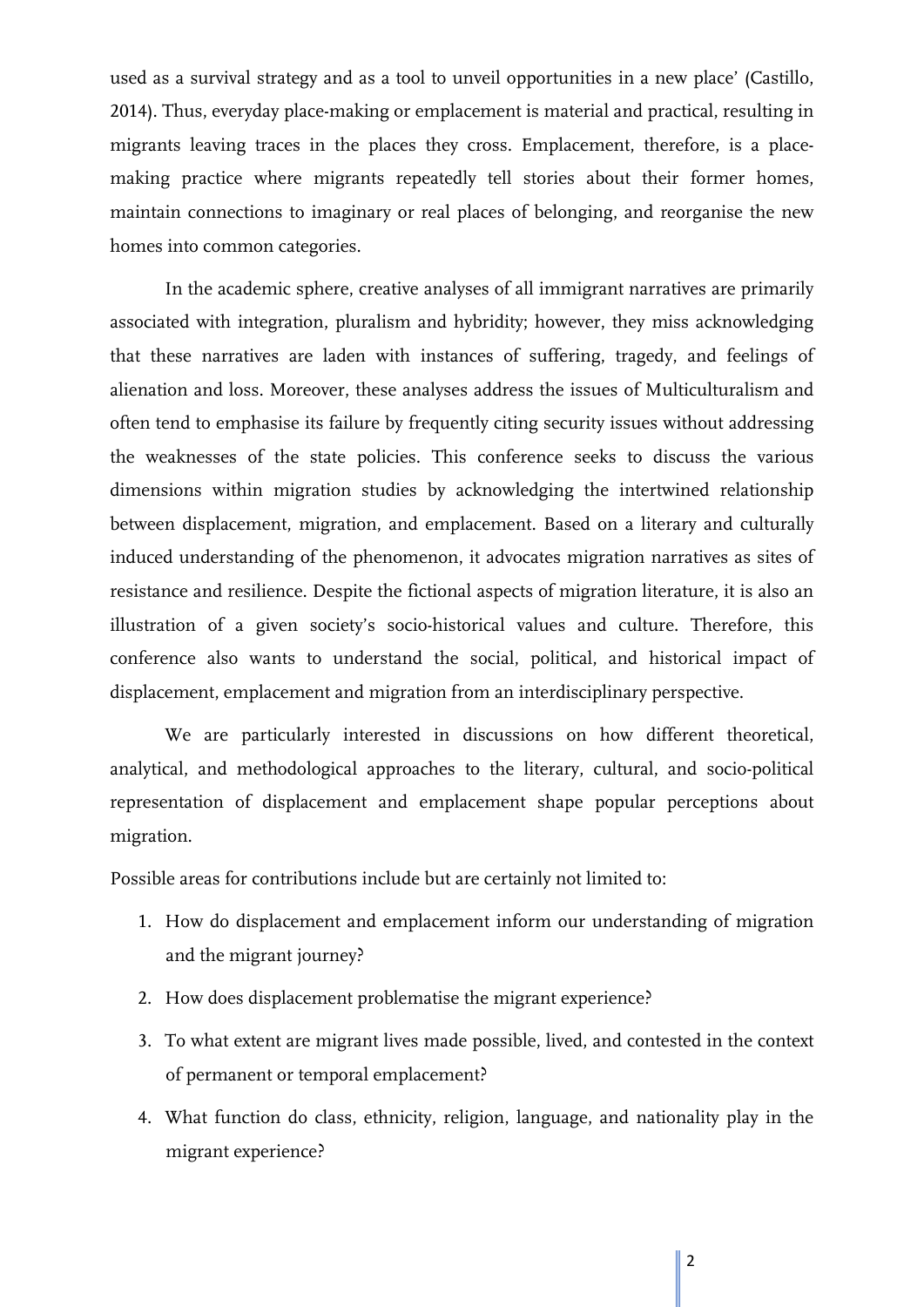5. How are displacement, emplacement, and migration being represented in literary, cultural or media texts?

## **SUBMISSIONS:**

We invite young scholars and graduates to submit abstracts of around 300 words along with a brief bio statement (in one file) either in English, German, or French to [conference.bagralcm@uni-bamberg.de](mailto:conference.bagralcm@uni-bamberg.de) no later than December 31, 2021. We will send out notifications within a week so you can plan your trip and come to Bamberg.

### **CONFIRMED SPEAKERS:**

The conference will feature keynote lectures by Prof. emerit. William Boelhower (Louisiana State University) and Prof. Jopy Nyman (Eastern Finland University), as well as a panel discussant, the name of whom will be announced later.

## **ORGANIZATION:**

This conference is organized by Bamberg Graduate School of Literary, Cultural, and Media Studies (BaGraLCM) in cooperation with the Chair for English Literature Studies at the University of Bamberg, Germany. The conference is scheduled to take place on June 24-26, 2022, as an in-person offline event, of course observing any precautions that may be in place then; we are simply hoping for actual people in a room, great coffee breaks, and good live conversation. There is no conference fee; all are welcome.

# **PUBLICATION:**

A selection of essays based on the conference papers will be published in an edited volume from the University of Bamberg Press.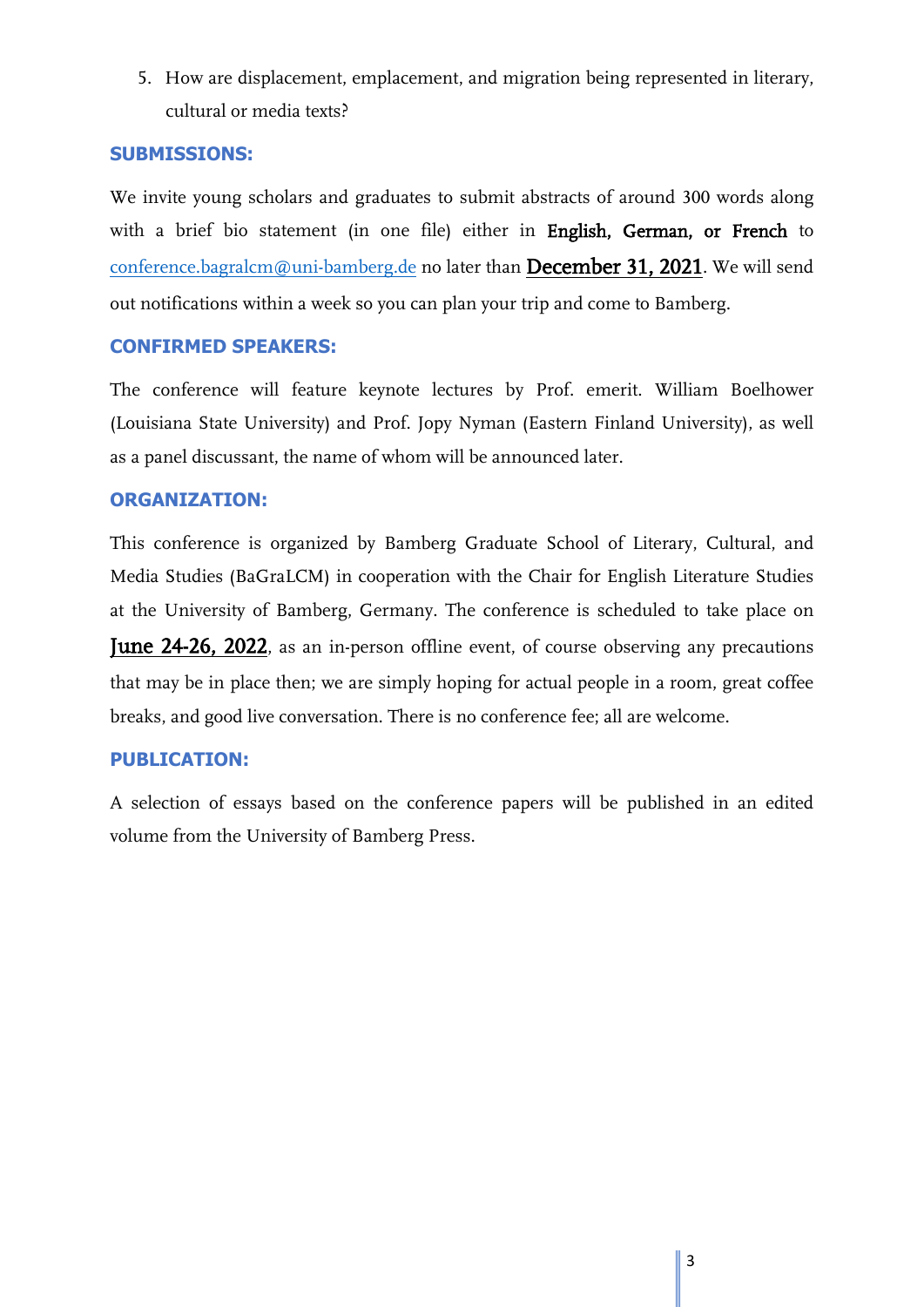# Interdisziplinäre Nachwuchstagung

\_\_\_\_\_\_\_\_\_\_\_\_\_\_\_\_\_\_\_\_\_\_\_\_\_\_\_\_\_\_\_\_\_\_\_\_\_



organisiert von Bamberger Graduiertenschule für Literatur, Kultur und Medien (BaGraLCM) & Lehrstuhl für Englische Literaturwissenschaft Otto-Friedrich-Universität Bamberg, Deutschland June 24 - 26, 2022

# **CALL FOR PAPERS**

# "Displacement, Emplacement, und Migration"

Migration ist eine der größten kulturellen, soziopolitischen und wirtschaftlichen Herausforderungen unserer Zeit. Sowohl in den Industrieländern als auch in den weniger entwickelten Ländern dürfte es schwer sein, Menschen zu finden, die keine persönlichen Erfahrungen mit Migration und deren Auswirkungen haben. Laut dem Weltmigrationsbericht 2020 machen internationale Migrant\*innen nur 3,6 % (281 Millionen) der Weltbevölkerung aus, jedoch leisten sie signifikante sozio-kulturelle, wirtschaftliche und zivilgesellschaftliche Beiträge sowohl in ihren Herkunftsländern als auch in den Aufnahmeländern (WMR, 2020). Die große Mehrheit der Menschen wandert jedoch nicht über die Grenzen hinweg aus, sondern bewegt sich innerhalb der nationalen Grenzen. Ob Binnenmigration oder grenzüberschreitende, ob freiwillige oder erzwungene Migration - die Gründe für Migration sind vielfältig und werden von regionalen und nationalen, lokalen und globalen Beziehungen, sozialen und technologischen Netzwerken, Organisationen und Institutionen beeinflusst und sind in diesen verwurzelt.

Wenn man über Migration spricht, muss auch diskutiert werden, dass sich Migrant\*innen möglicherweise verstärkt als unzugehörig (displaced) fühlen und sich bemühen, ihr Leben in den Aufnahmeländern wieder einzurichten. Das Konzept der Unzugehörigkeit (displacement) ruft Bilder des Abgeschnittenseins von sozialen und physischen Welten hervor, die man sein Zuhause nennt, was zu differenzierten Darstellungen von Enteignung, Brüchen der Normalität und Dislokation führt. Die möglichen Reaktionen auf Unzugehörigkeit (displacement) umfassen eine Vielzahl von Facetten, von einem Gefühl des Exils über die Entwicklung eines globalen Bewusstseins und die Bildung einer hybriden Identität bis hin zur Suche nach einem neuen Platz in den Gastländern. Das Gefühl, von der Außenwelt abgeschnitten zu sein, zwingt Migrant\*innen dazu, sich zu öffnen und das Konzept der Ortsbestimmung oder der Dazugehörigkeit (emplacement) voranzutreiben. Roberto Castillo (2014) liefert eine nützliche Definition des "Emplacement" oder des Sicheinen-Platz-Schaffens (place making) als einen Prozess, der Raum in gewohnte Räume und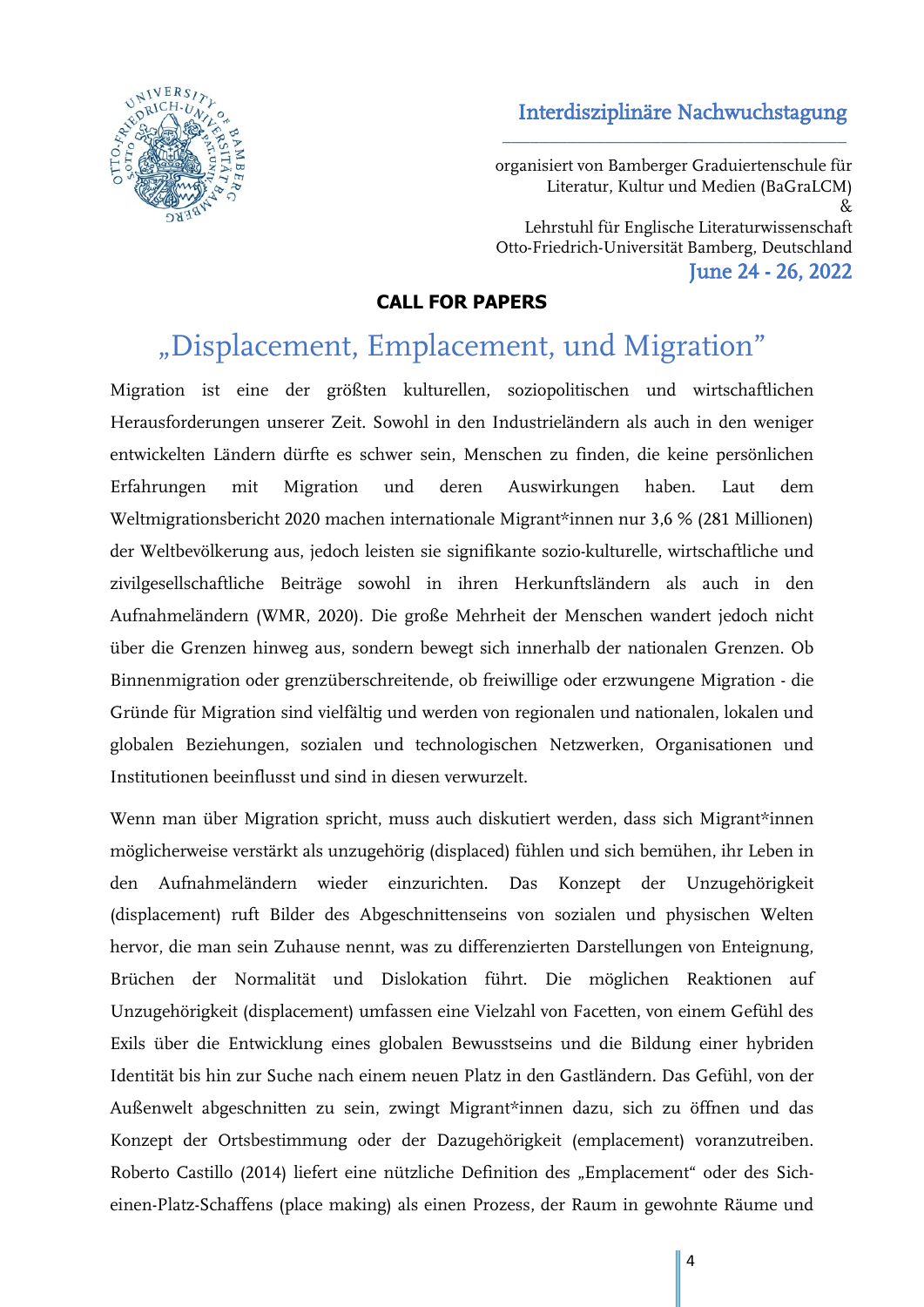Plätze transformiert, und weiters ermöglicht, persönliche Bindungen zu schaffen – "place making" wird oft als Überlebensstrategie angewandt und ist auch ein Werkzeug, welches Möglichkeiten in einem neuen Raum eröffnet. Das alltägliche "place making" oder "emplacement" ist in der realen Welt materialisiert und auch effektiv im übertragenen Sinn, da Migrant\*innen an den Orten, die sie durchqueren, Spuren hinterlassen. "Emplacement" ist also eine ortsbildende Praxis, bei der Migrant\*innen immer wieder Geschichten über ihre frühere Heimat erzählen, Verbindungen zu imaginären oder realen Orten der Zugehörigkeit aufrechterhalten und die neue Heimat in gemeinsame Kategorien einordnen.

In der akademischen Sphäre werden kreative Analysen aller Migrant\*innen Erzählungen meist mit Integration, Pluralismus und Hybridität in Verbindung gebracht; dabei wird jedoch übersehen, dass diese Erzählungen mit Leid, Tragödien und Gefühlen der Entfremdung und des Verlusts behaftet sind. Darüber hinaus neigen diese Analysen dazu, das Scheitern des Multikulturalismus zu betonen, indem sie Migration häufig als Gefahr für die allgemeine Sicherheit darstellen, ohne auf die Schwächen der staatlichen Politik einzugehen. Diese Tagung versucht, die verschiedenen Dimensionen innerhalb der Migrationsstudien zu diskutieren, indem sie die verflochtene Beziehung zwischen "Displacement," "Migration," und "Emplacement" anerkennt. Ausgehend von einem literarischen und kulturell bedingten Verständnis des Phänomens werden Migrationserzählungen als Orte des Widerstands und der Resilienz propagiert. Trotz der fiktionalen Aspekte der Migrationsliteratur ist sie auch eine Illustration der sozio-historischen Werte und der Kultur einer bestimmten Gesellschaft. Daher möchte diese Konferenz auch die sozialen, politischen und historischen Auswirkungen von "Displacement," "Emplacement," und "Migration" aus einer interdisziplinären Perspektive verstehen.

Wir sind besonders an Diskussionen darüber interessiert, wie unterschiedliche theoretische, analytische und methodische Ansätze zur literarischen, kulturellen und soziopolitischen Darstellung von "Displacement" und "Emplacement" die öffentliche Wahrnehmung von Migration beeinflussen.

Mögliche Bereiche für Beiträge sind unter anderem:

- 1. Wie beeinflussen "Displacement" und "Emplacement" unser Verständnis von Migration und Migrant\*innen?
- 2. Wie wird die Erfahrung von Migranten durch "Displacement" problematisiert?
- 3. Inwieweit wird das Leben von Migrant\*innen im Kontext eines dauerhaften oder zeitweiligen "Emplacements" möglich gemacht, gelebt und angefochten?
- 4. Welche Rolle spielen Klasse, Ethnizität, Religion, Sprache und Nationalität in der Migrationserfahrung?
- 5. Wie werden "Displacement", "Emplacement" und "Migration" in literarischen, kulturellen oder medialen Texten dargestellt?